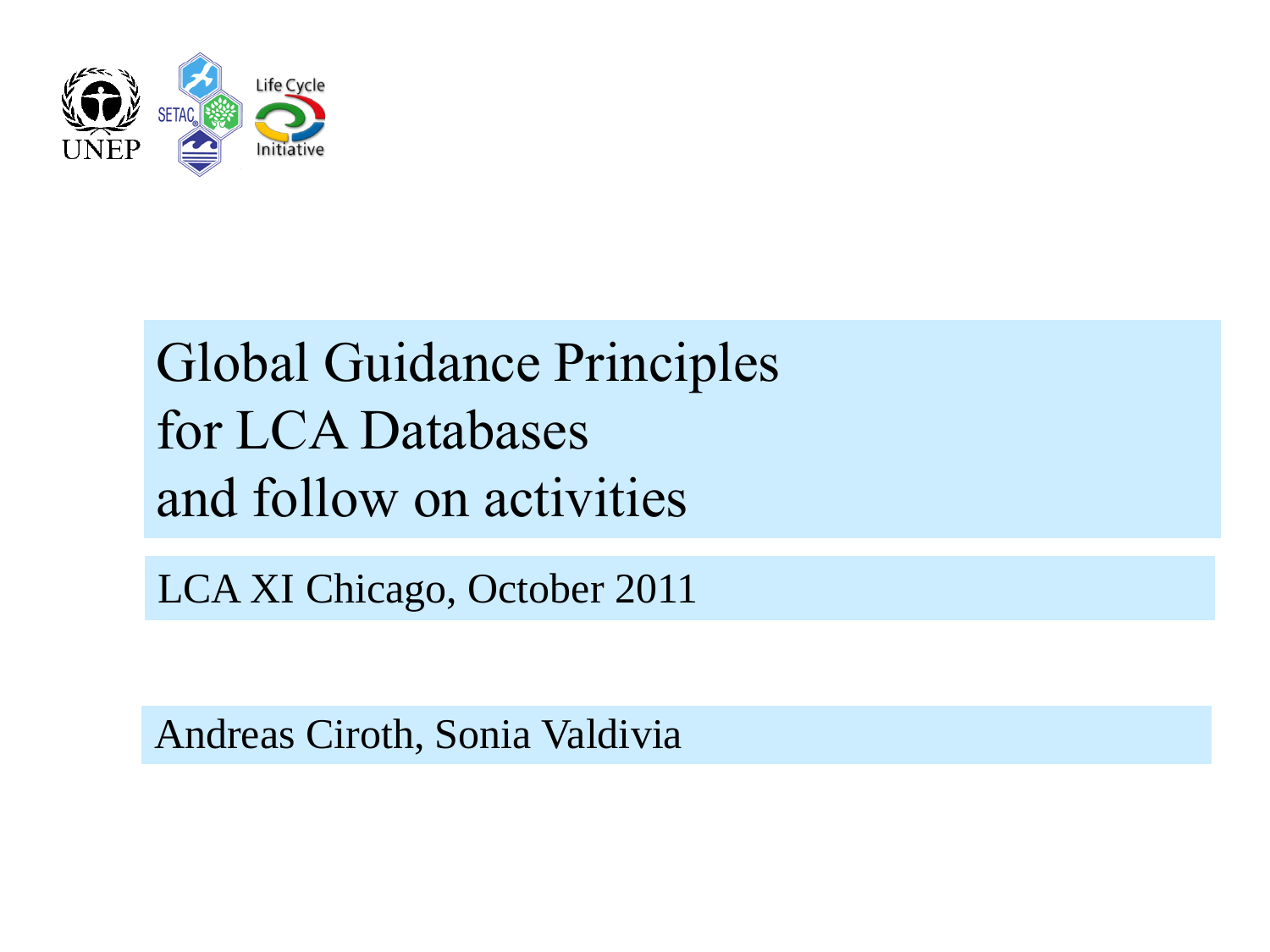### **Outline**

- Background and "History"
- Pellston Workshop
- The Shonan Global Guidance Principles for LCA databases
- What's next

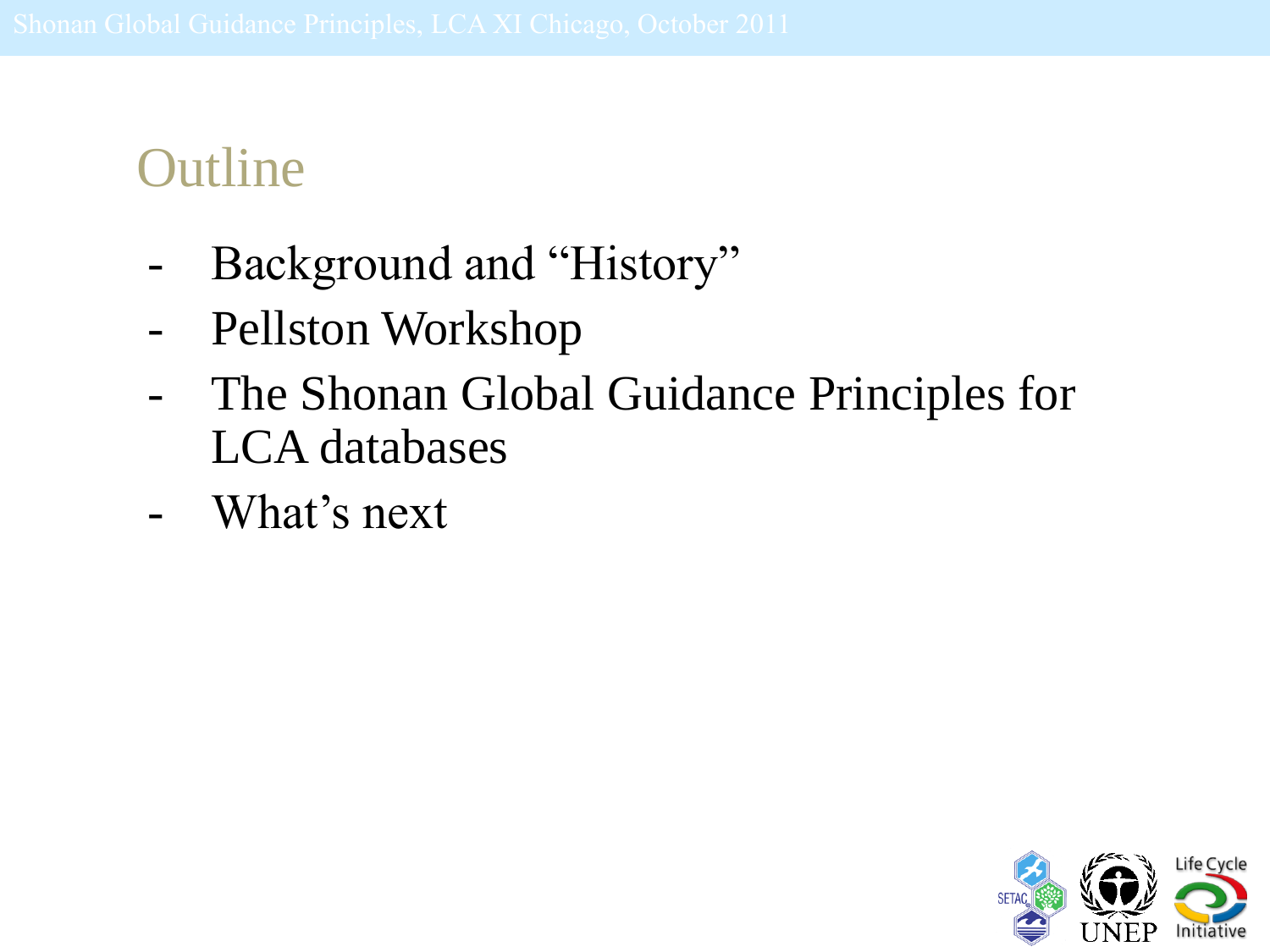# 1. Background

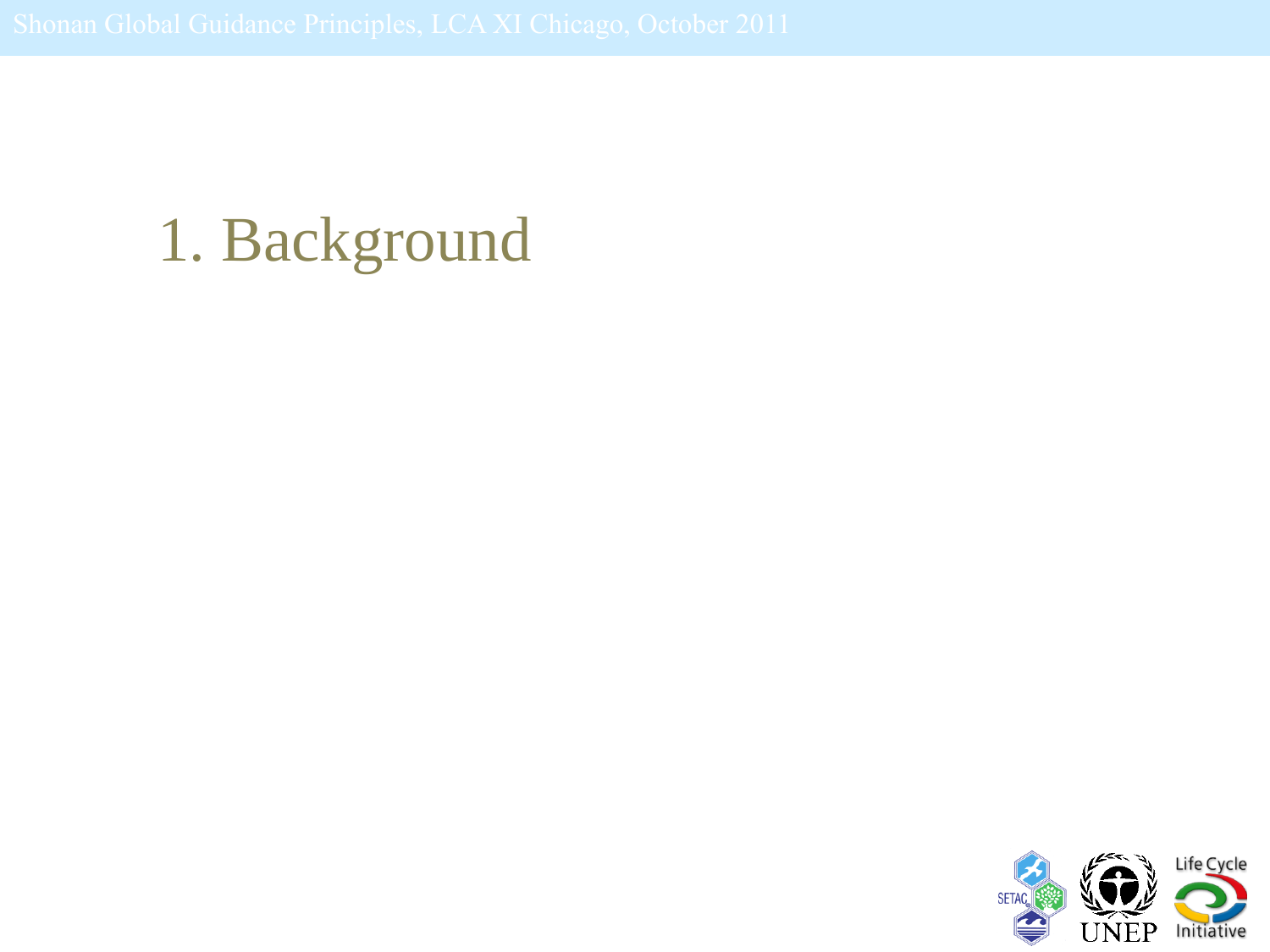## Background of the Shonan Guidance Principles

- EcoBalance Toko, December 2008: "an elephant in the room"
- SETAC case study symposium Paris 2009: Lunch with David Pennington, Bo Weidema, Mark Goedkoop, Sonia Valdivia, Guido Sonnemann, Andreas Ciroth
- $\rightarrow$  "we are not that different and it should be possible to define and explicitly state common denominators in LCA database development"
- $\rightarrow$  Idea for an international expert workshop to develop / specify these
- $\rightarrow$  SETAC has a successful format for these workshops, "Pellston Workshop".

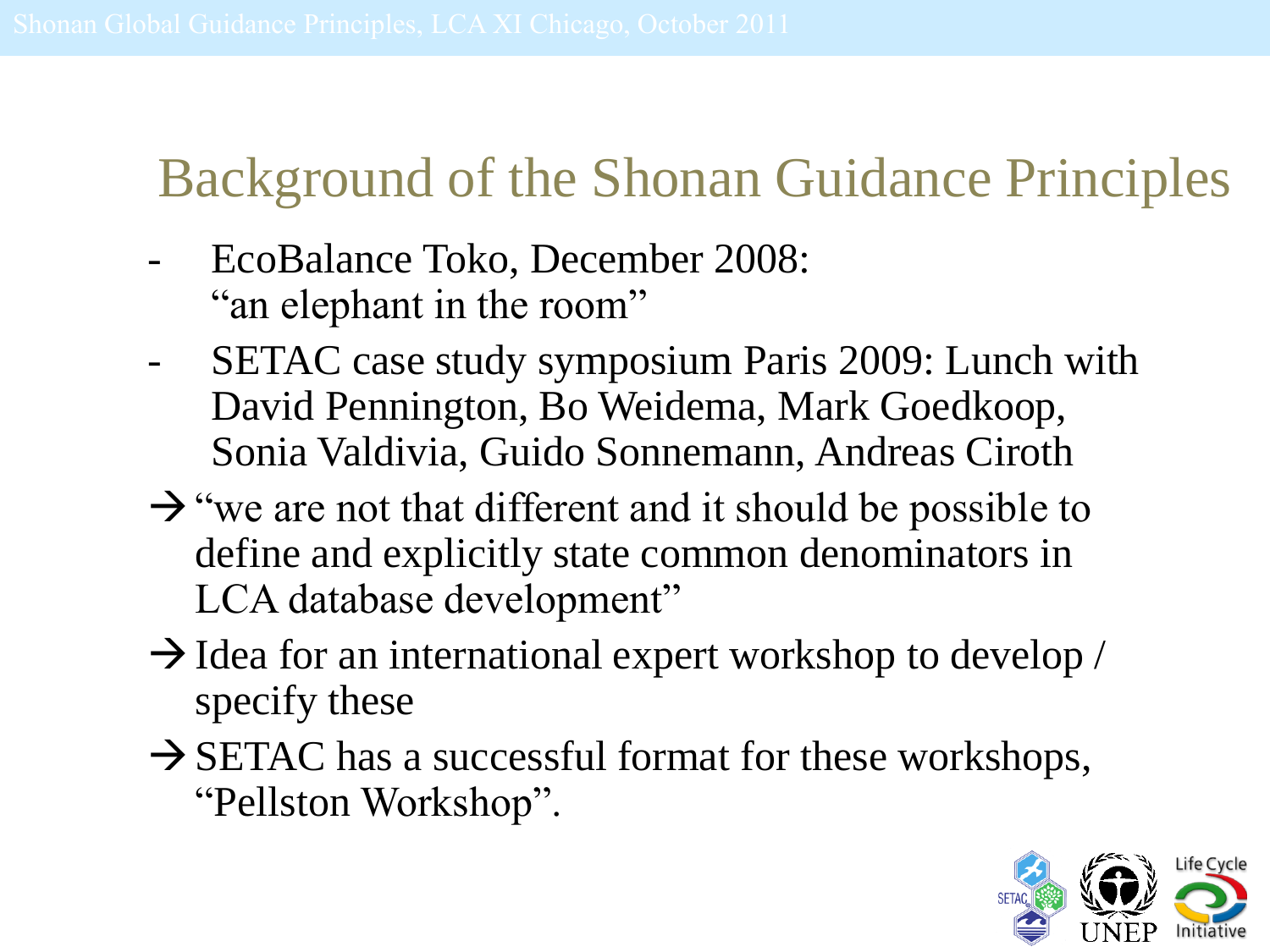## Goal of the workshop

Address both organisational and technical issues related to LCA database guidance:

Organisational issues: Agreement on principles at the global level on how to set up and manage LCA databases. Technical issues: Requirements on goal & scope, modelling, quality, documentation and review.

OUT OF SCOPE: data format (too technical, different expert audience, …)

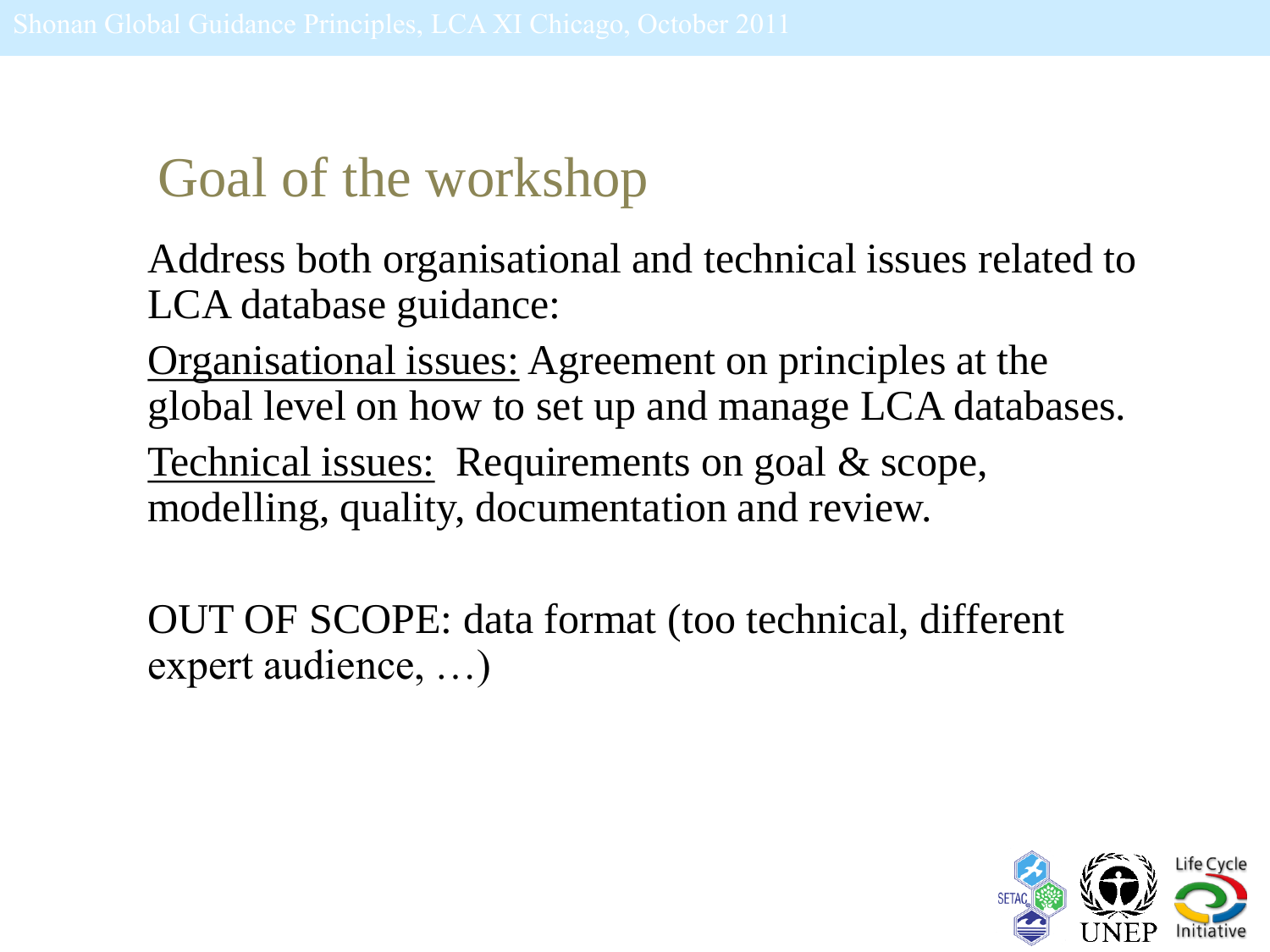### a Global Guidance on LCA DB - motivation

- Global guidance is basis for improved interlinkages of databases worldwide.
- Facilitate additional data generation (including carbon and water footprint data) and enhance overall data accessibility.
- Increase credibility of existing LCA data, including usability for various purposes.
- Support a sound scientific basis for product stewardship in business & industry and life cycle based policies in governments, and ultimately, to help advance the sustainability of products.

It should complement other ongoing initiatives.

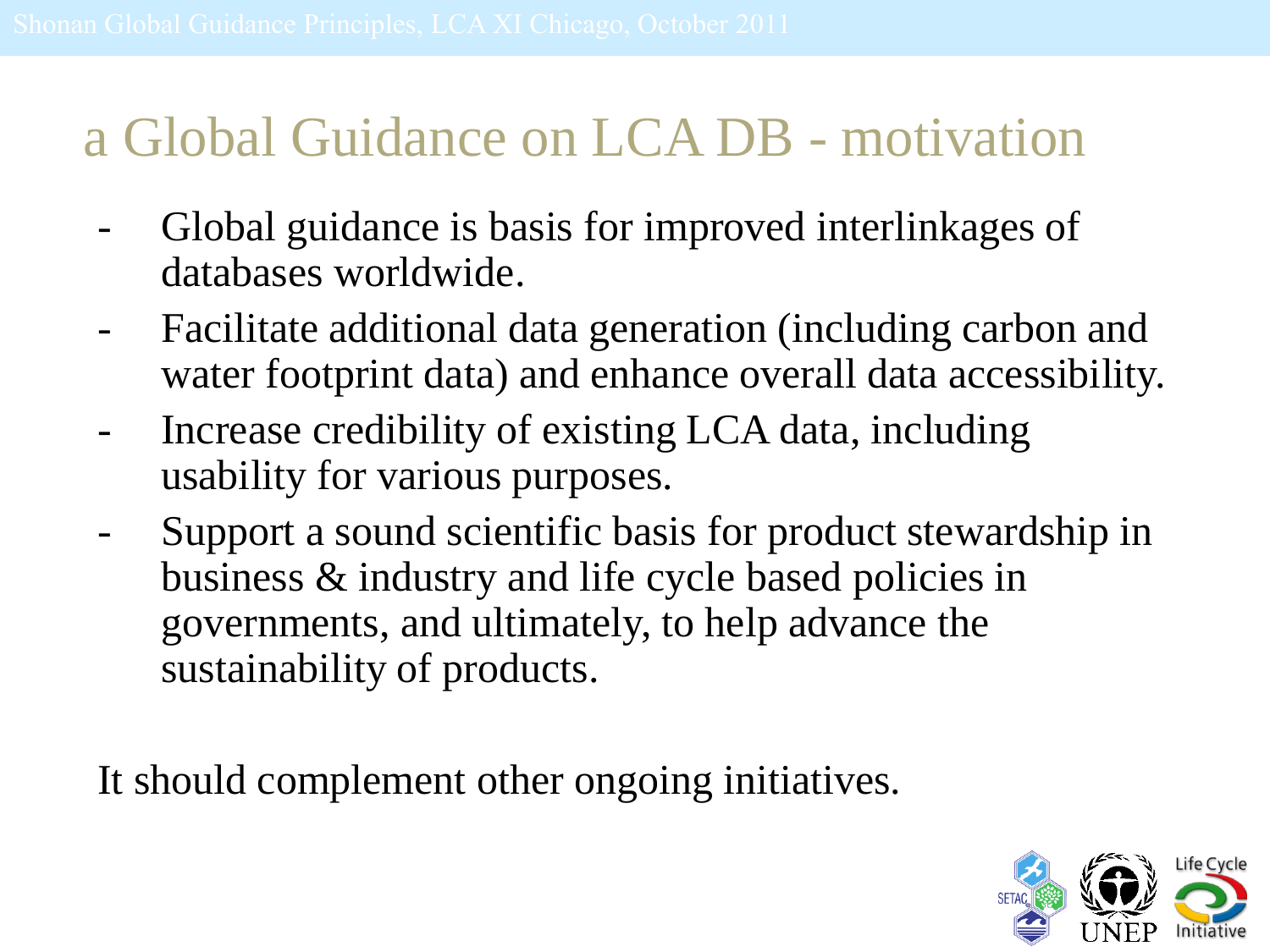# 2. The Pellston Workshop

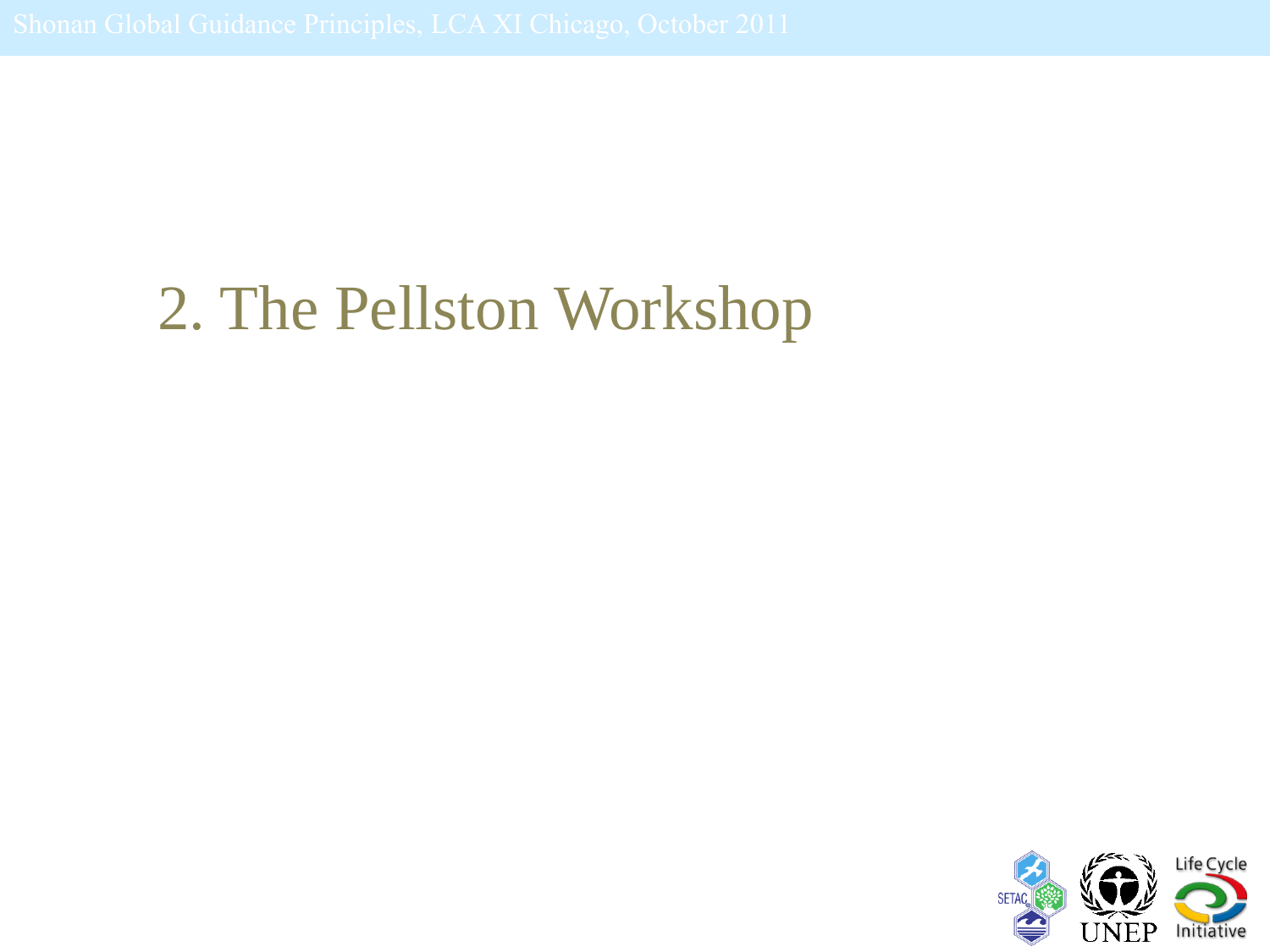## Guidance Documents and Related Materials as Input

Compiled into a ,, synopsis " used by the experts in the workshop

| China*                                       | India*                                  |
|----------------------------------------------|-----------------------------------------|
| <b>CPM - Guidelines for LCA Data</b>         | Japan - LCA Data Collection             |
| <b>EC</b> - The International Reference Life | <b>NEEDS - New Energy Externalities</b> |
| <b>Cycle Data System (ILCD)</b>              | <b>Developments for Sustainability</b>  |
| <b>Environmental services sector</b>         | <b>Plastics Europe #</b>                |
| (Veolia Environment) #                       | <b>Switzerland - ecoinvent</b>          |
| <b>FEFCO - European Database for</b>         | <b>US - LCI Database</b>                |
| <b>Corrugated Board #</b>                    | <b>WBCSD/ WRI - GHG Protocol</b>        |
| France*                                      | <b>WorldSteel #</b>                     |

*# Best practices for a sector*

*\* Recommendations towards a global guidance document*

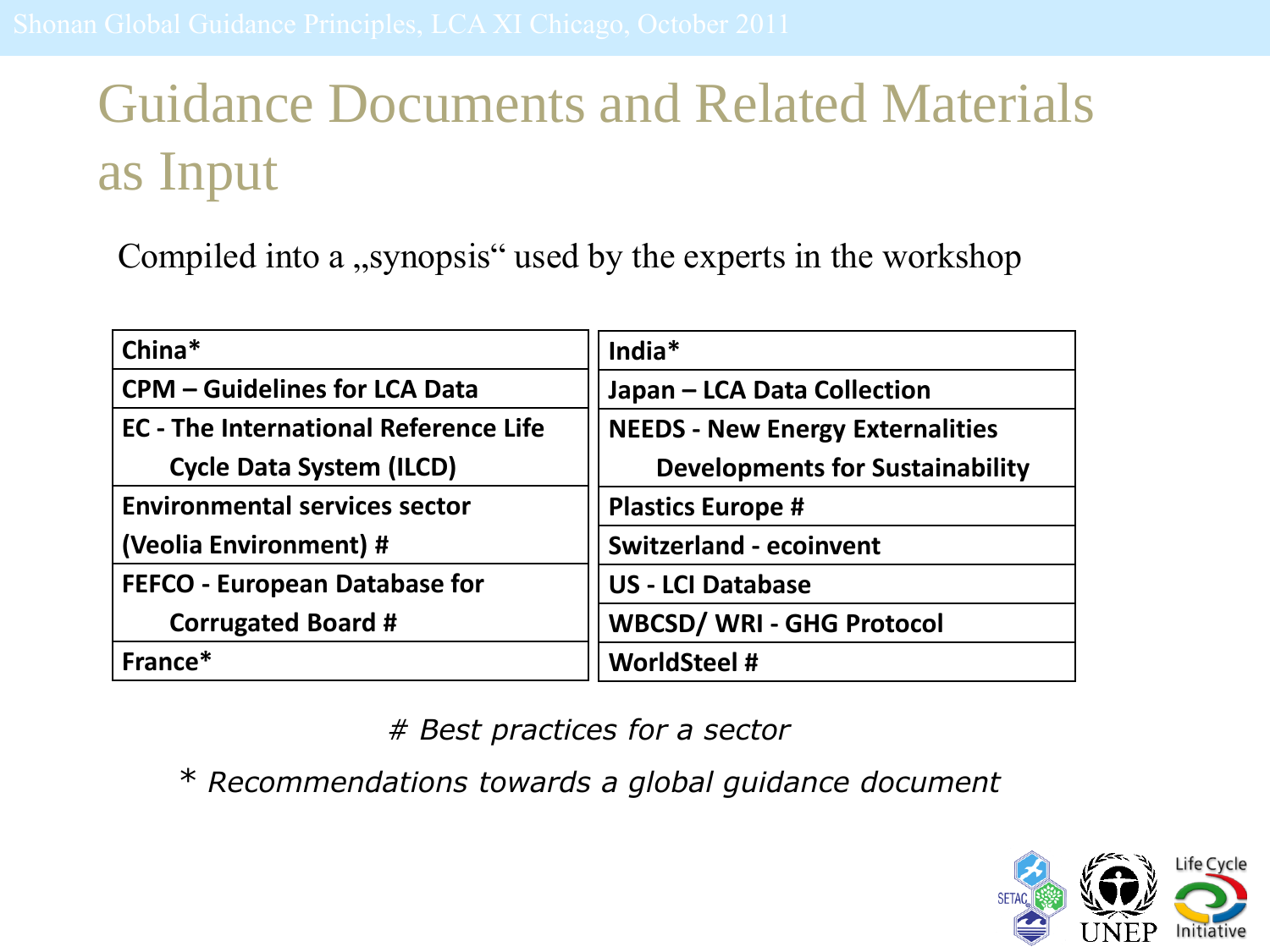#### Shonan Guidance Principles, LCA Chicago, Chicago, Chicago, Chicago, Chicago, October 2012

Overarching

| Overarching             |                                                   |                                                                                                                                          |                                                                                                                                              | Integration<br>& Cross<br>Fertilization                                                                                                |  |                                                                                            |  |  |
|-------------------------|---------------------------------------------------|------------------------------------------------------------------------------------------------------------------------------------------|----------------------------------------------------------------------------------------------------------------------------------------------|----------------------------------------------------------------------------------------------------------------------------------------|--|--------------------------------------------------------------------------------------------|--|--|
|                         |                                                   |                                                                                                                                          | Implement editing process<br>and rework document<br>outline, identify intersecting<br>ideas, and promote<br>communications across<br>groups. |                                                                                                                                        |  |                                                                                            |  |  |
| <b>Current Practice</b> |                                                   | <b>Unit Process</b><br>Data<br>Development                                                                                               |                                                                                                                                              | Aggregated<br><b>Process Data</b><br>Development                                                                                       |  | Data<br>Review &<br>Documentation                                                          |  |  |
|                         |                                                   | Define unit process data<br>quality indicators, metrics and<br>requirements and present<br>data with appropriate quality<br>information. |                                                                                                                                              | Define aggregated data<br>quality indicators, metrics and<br>requirements and present<br>data with appropriate quality<br>information. |  | What is the role of review<br>on LCI data? What needs<br>to be reported and<br>documented? |  |  |
| Futuring                |                                                   | <b>Future</b><br>Knowledge                                                                                                               |                                                                                                                                              | <b>Adaptive LCI</b><br>Approaches                                                                                                      |  | Capability                                                                                 |  |  |
|                         |                                                   |                                                                                                                                          |                                                                                                                                              |                                                                                                                                        |  | Development                                                                                |  |  |
|                         |                                                   | Management                                                                                                                               |                                                                                                                                              |                                                                                                                                        |  | What are the capacity<br>development actions to                                            |  |  |
|                         |                                                   | Can we put Web 2.0<br>or beyond to use to                                                                                                |                                                                                                                                              | What are the data<br>demands for hybrid,<br>dynamic and<br>other approaches?                                                           |  | promote more generation<br>and exchange of LC data<br>worldwide?                           |  |  |
|                         | produce higher quality<br>or more efficient LCIs? |                                                                                                                                          |                                                                                                                                              |                                                                                                                                        |  |                                                                                            |  |  |
|                         |                                                   |                                                                                                                                          |                                                                                                                                              |                                                                                                                                        |  |                                                                                            |  |  |

**User Perspective** 

How do different user perspectives influence data needs and guidance needs?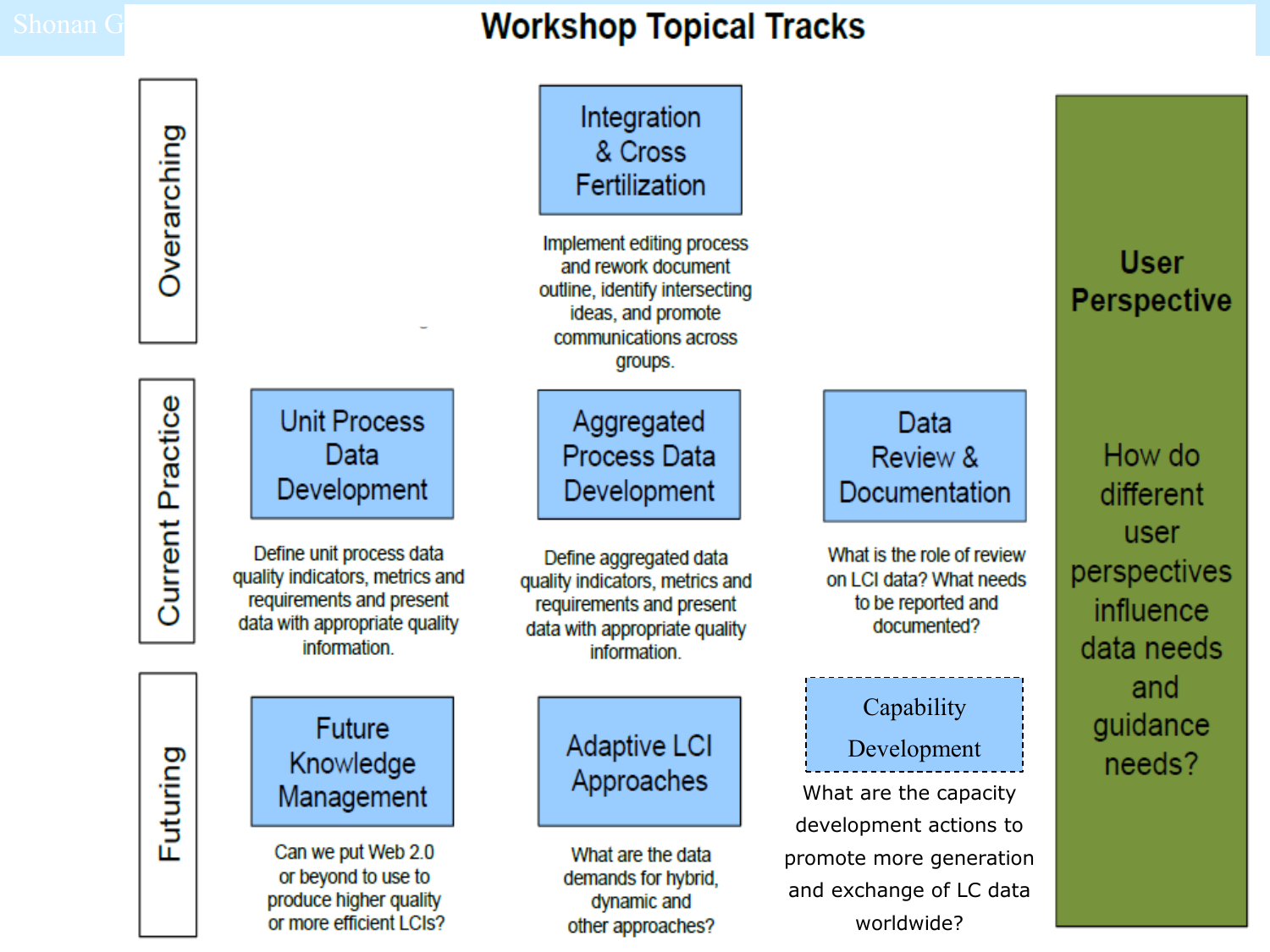## Global (Pellston) Workshop Shonan Village Center, Japan, 30 Jan. – 4 Feb. 2011

Facilitate a consensus process to conclude on common agreements by leading LCA database experts worldwide in the area of LCA databases by drafting a guidance document.



Focus on life cycle inventories (but cover the relation to LCIA), not being sector-specific and not developing a common database format.

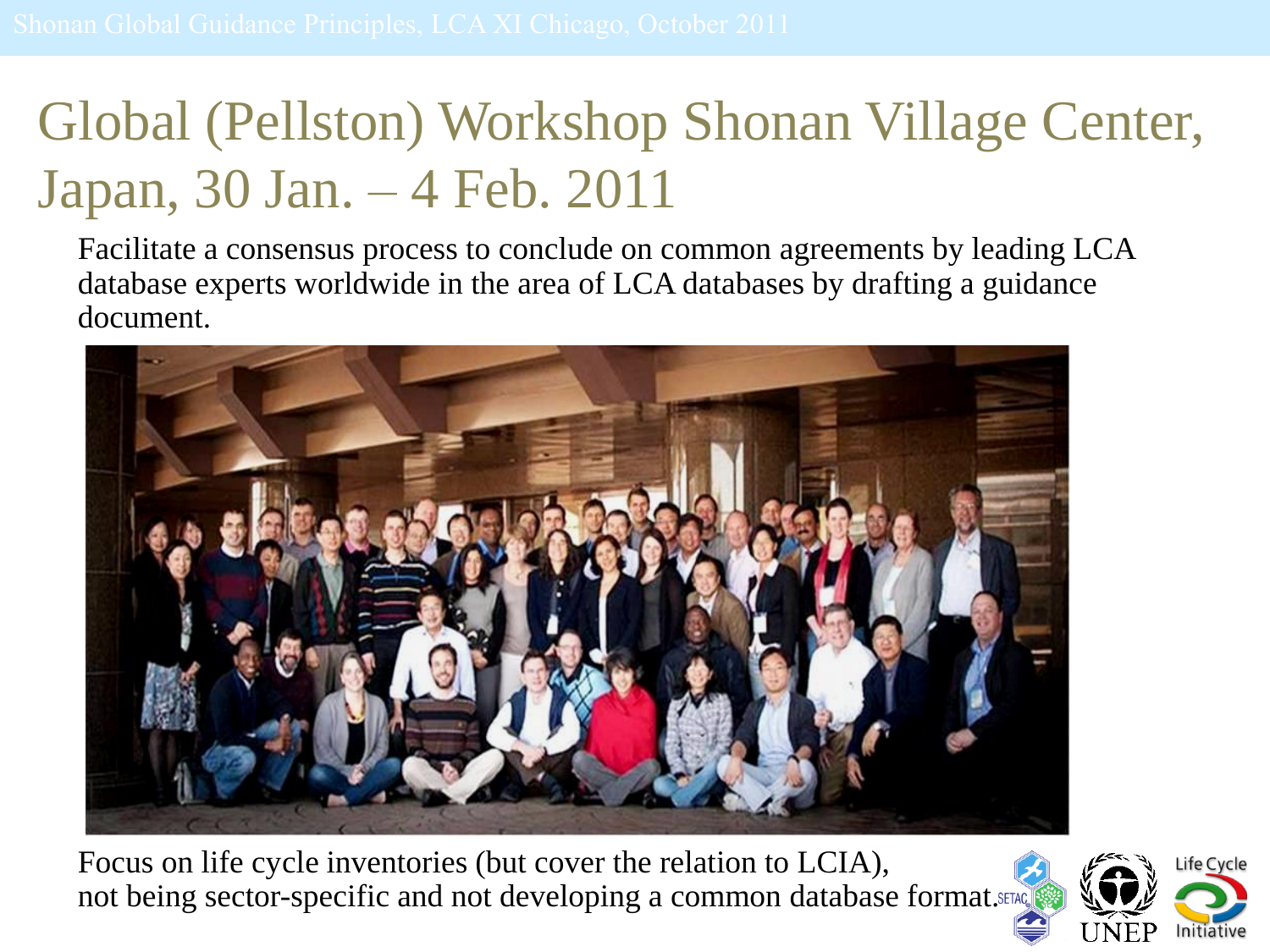# 3. The Shonan Guidance Principles



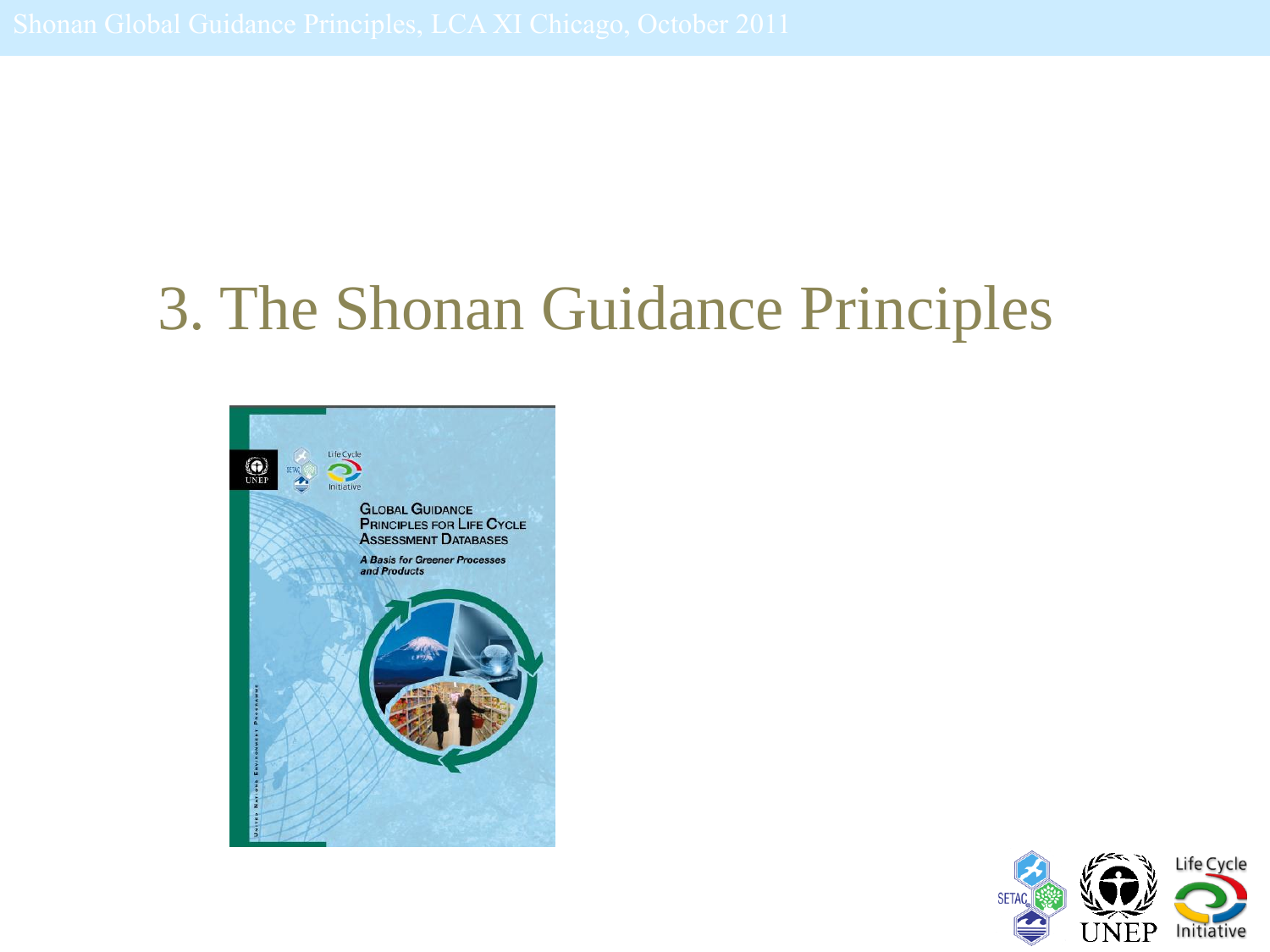#### Table of Content

- 1. The Context for Global Guidance Principles for Life Cycle Inventories
- 2. Development of Unit Process Datasets
- 3. Aggregated Data Development
- 4. Data Documentation, Review, and Management
- 5. Adaptive Approaches
- 6. Cooperation and Capacity Building
- 7. Outlook: Future Scenarios for Knowledge Management
- 8. Integration and Synthesis

Annexes

- a. Glossary
- b. Peer Review Report
- c. List of Background Literature
- d. List of Public Stakeholder Consultation Events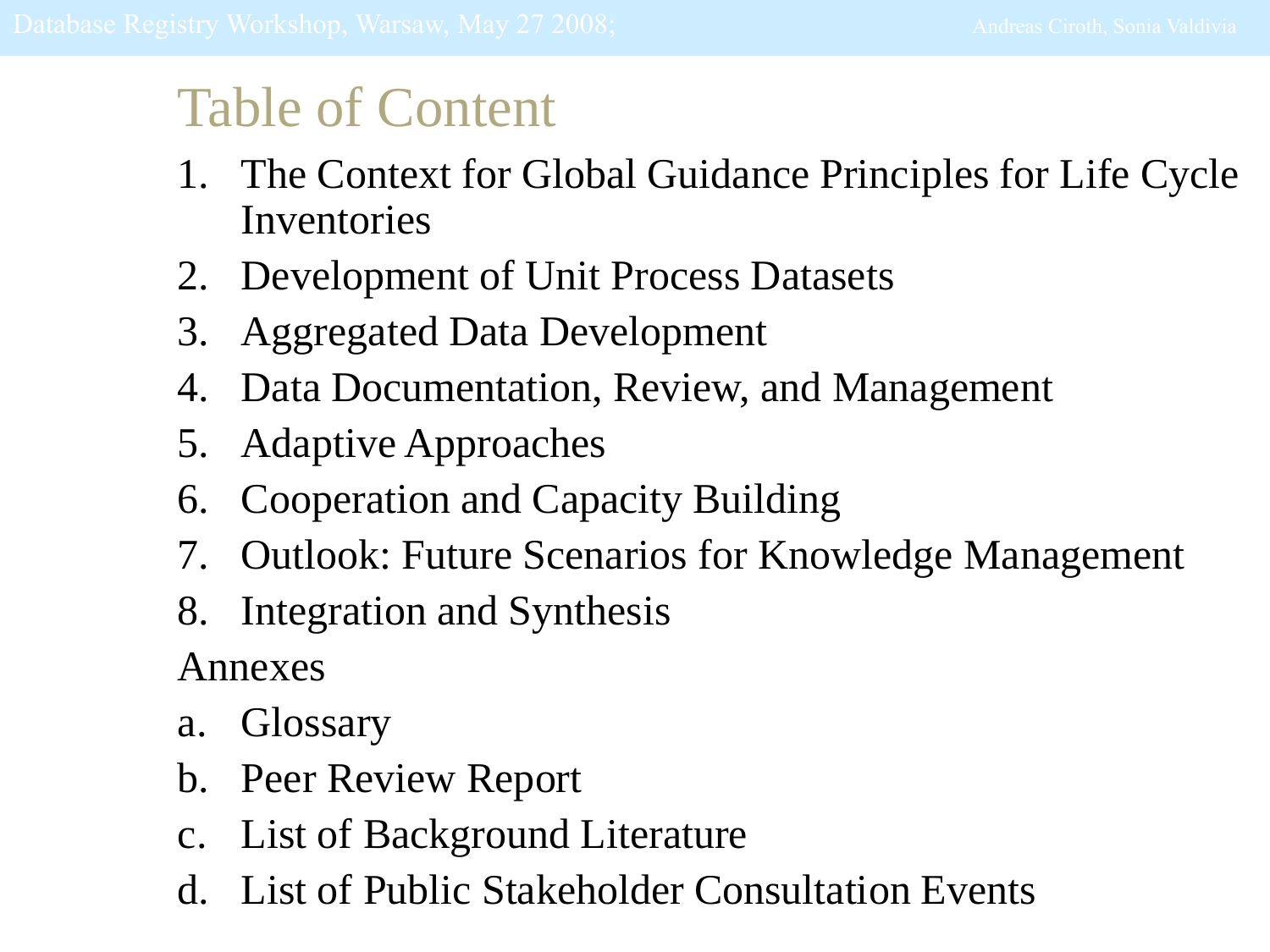#### Key Guidance, Recommendations

- Data collection critical for producing datasets that are consistent and exchangeable
- Need to maximize transparency whenever possible; provide supplemental information and a review process when aggregation cannot be avoided
- Central position for data documentation and review; only a complete and verifiable documentation makes a dataset
- Differentiation of what does or does not constitute an "LCI database" with DB managers as the primary target
- Active anticipation of trends in (LCA) information management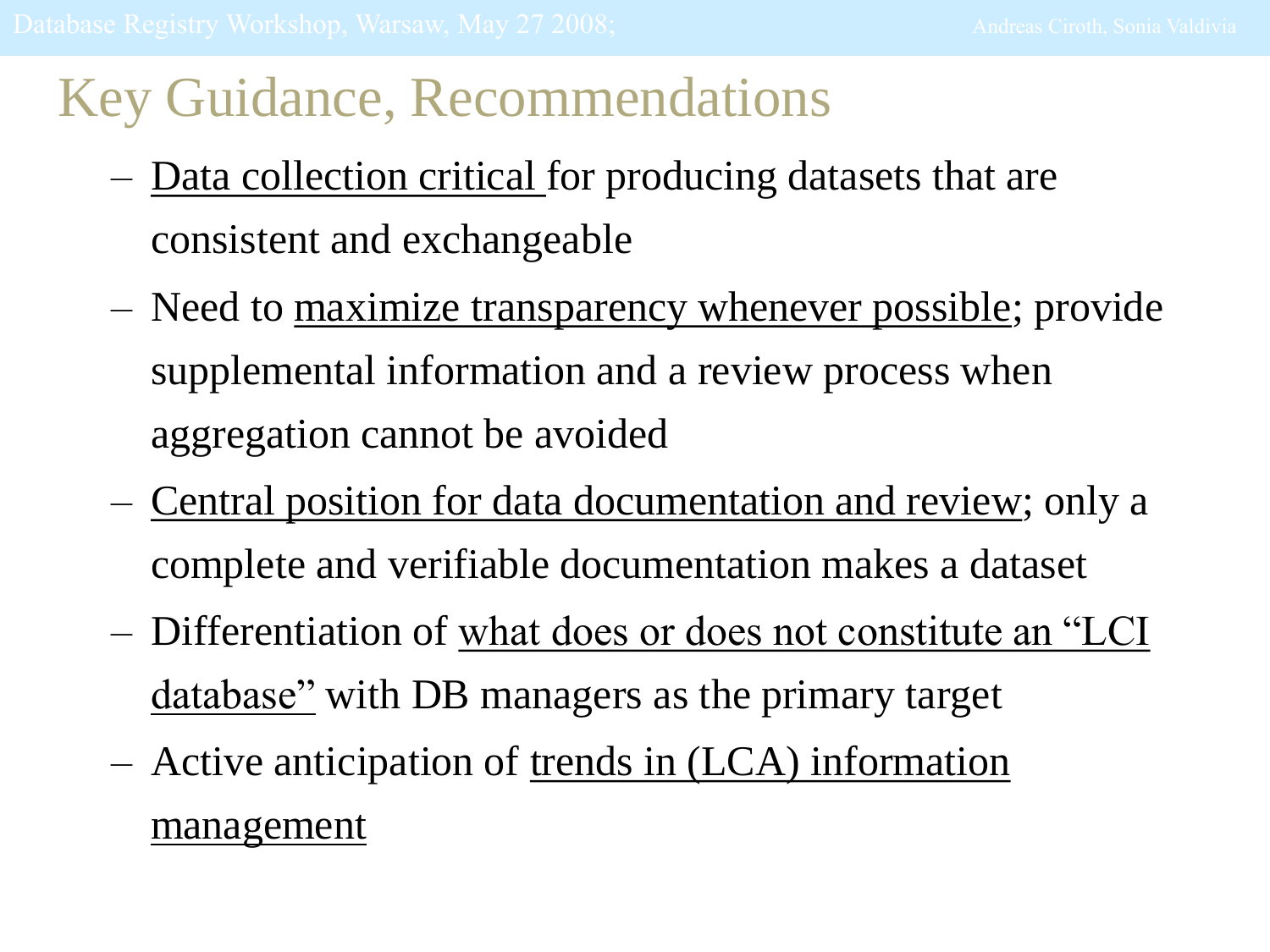#### Shonan Guidelines: Anticipated Benefits

- *Greater consistency and exchangeability among* national, industry association, commercial *databases worldwide*
- *Adoption of guidance principles as de facto global standard*  will especially support database teams in developing countries and collaboration in regional networks
- *Facilitation of an expanded marketplace* for developing and managing LCI datasets and use of LCA for decisions
- *Global coordination* among LCI dataset developers and LCA database managers, together with data mining, described as priority components of roadmaps ahead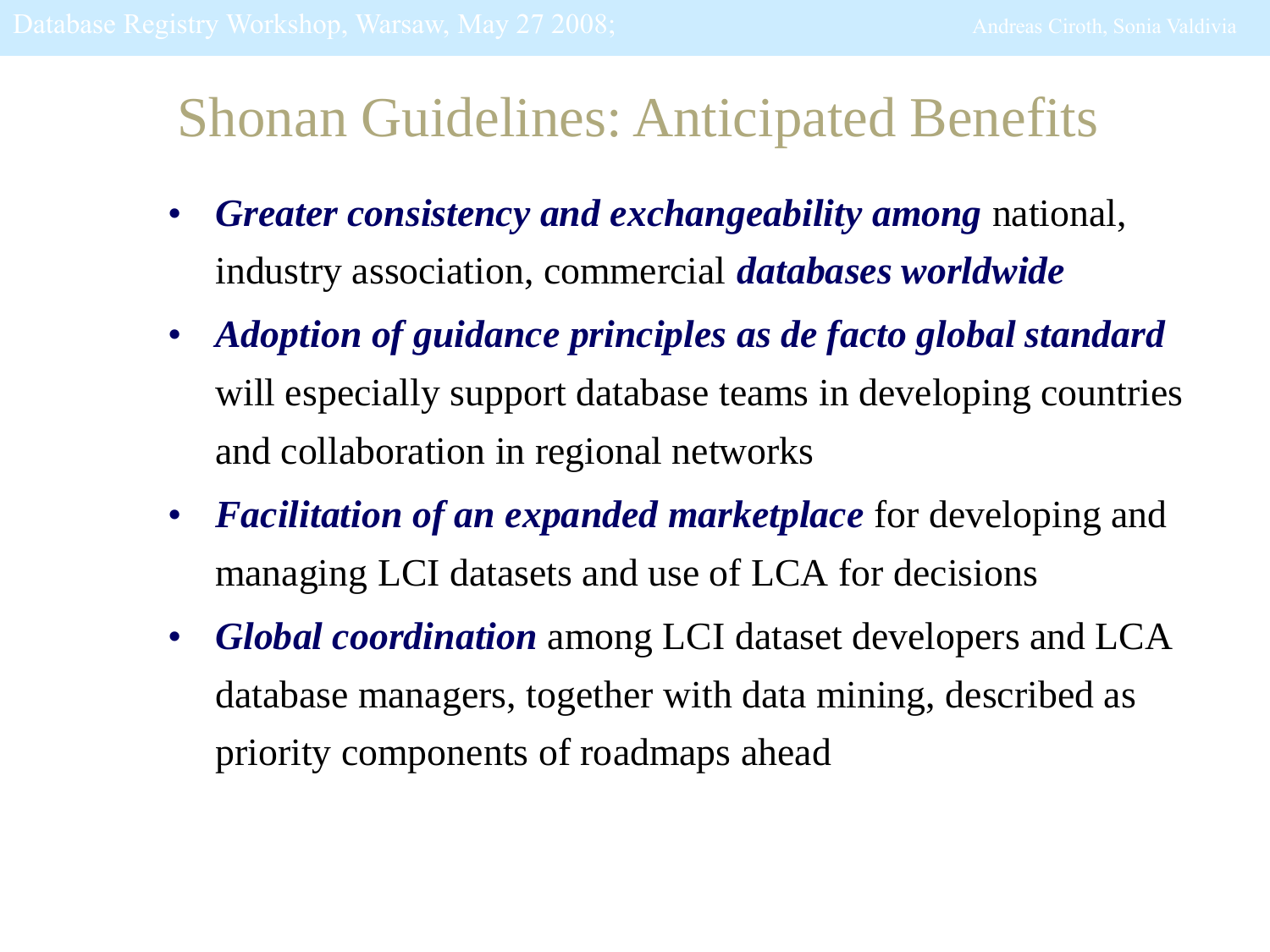## 4. Next steps







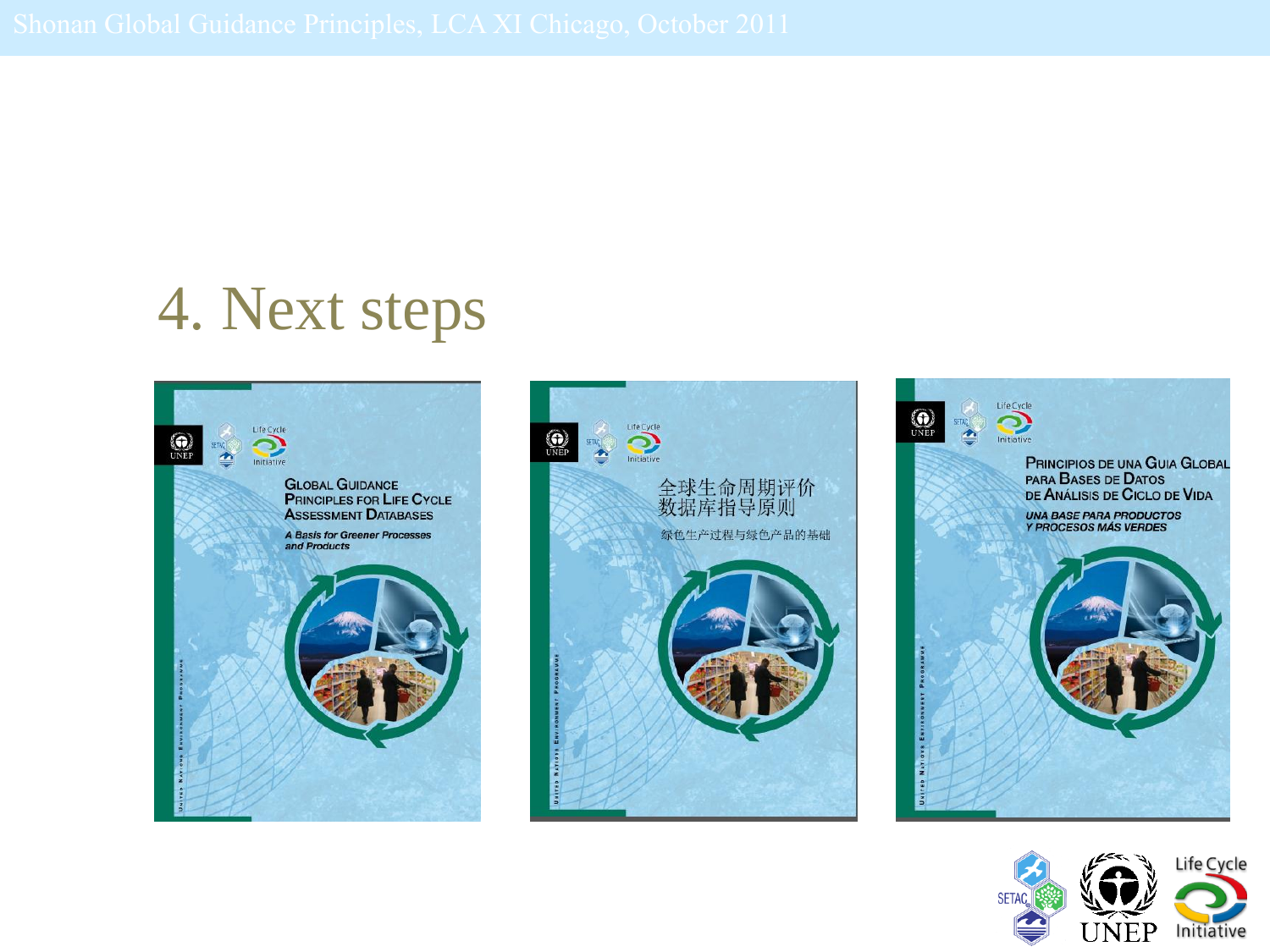#### Shonan Guidance Principles: Next steps

- *Capacity building worldwide* including a training package and courses *jointly with technical assistance* already planned for the year to come after the launch
- Inclusion of the Shonan requirements / recommendations as part of the UNEP/SETAC *Database Registry* (filter, e.g.), www.lca-data.org
- Expansion towards *PCR Alignment?*
- *…*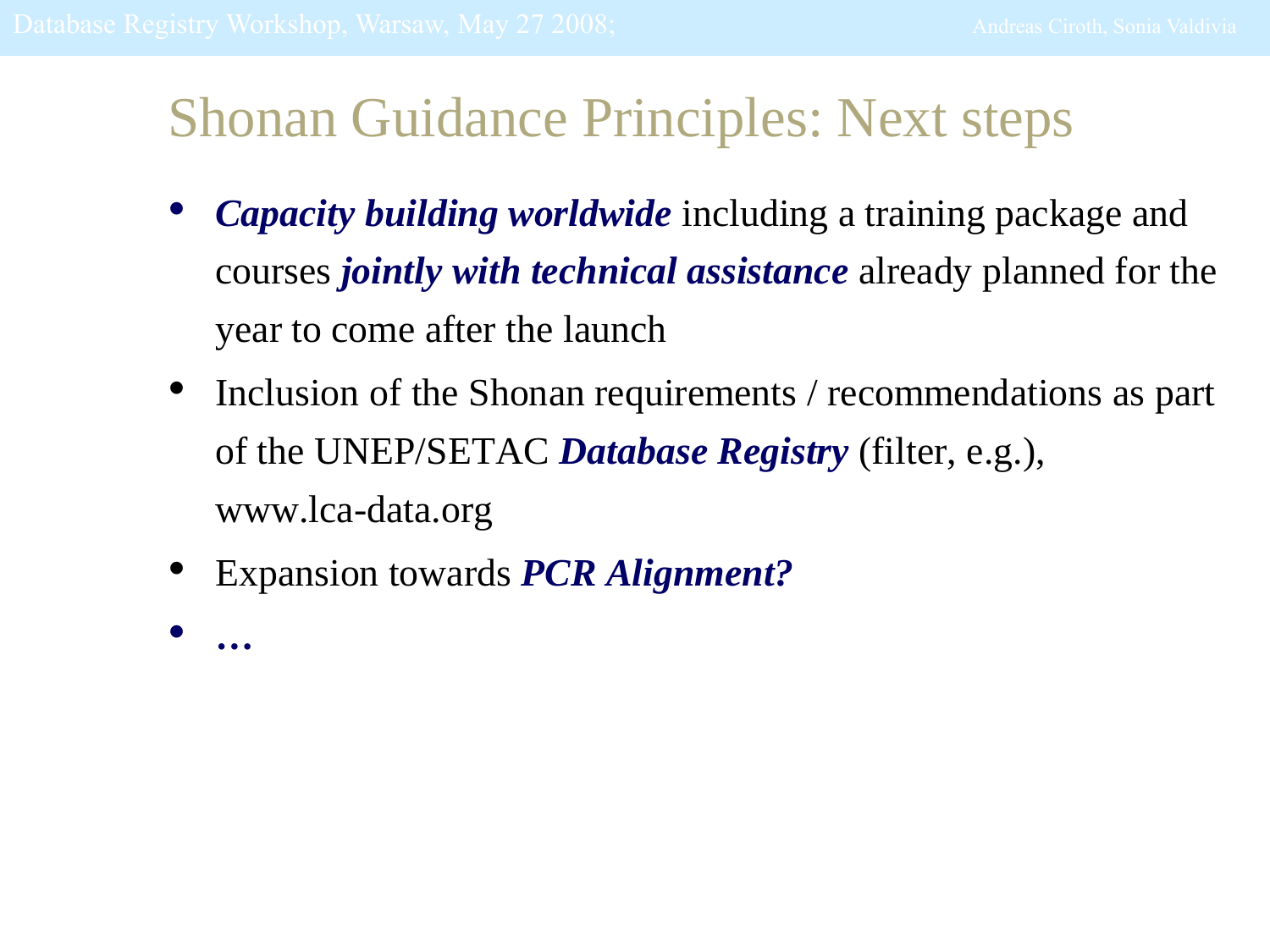## Follow on activities

- **A. Dissemination of printed copies to decision-makers**
- **B. Training in the regions**
- Latin America (Chile, December 2011)
- China (April 2012)
- Brazil (September 2012)
- Others to come

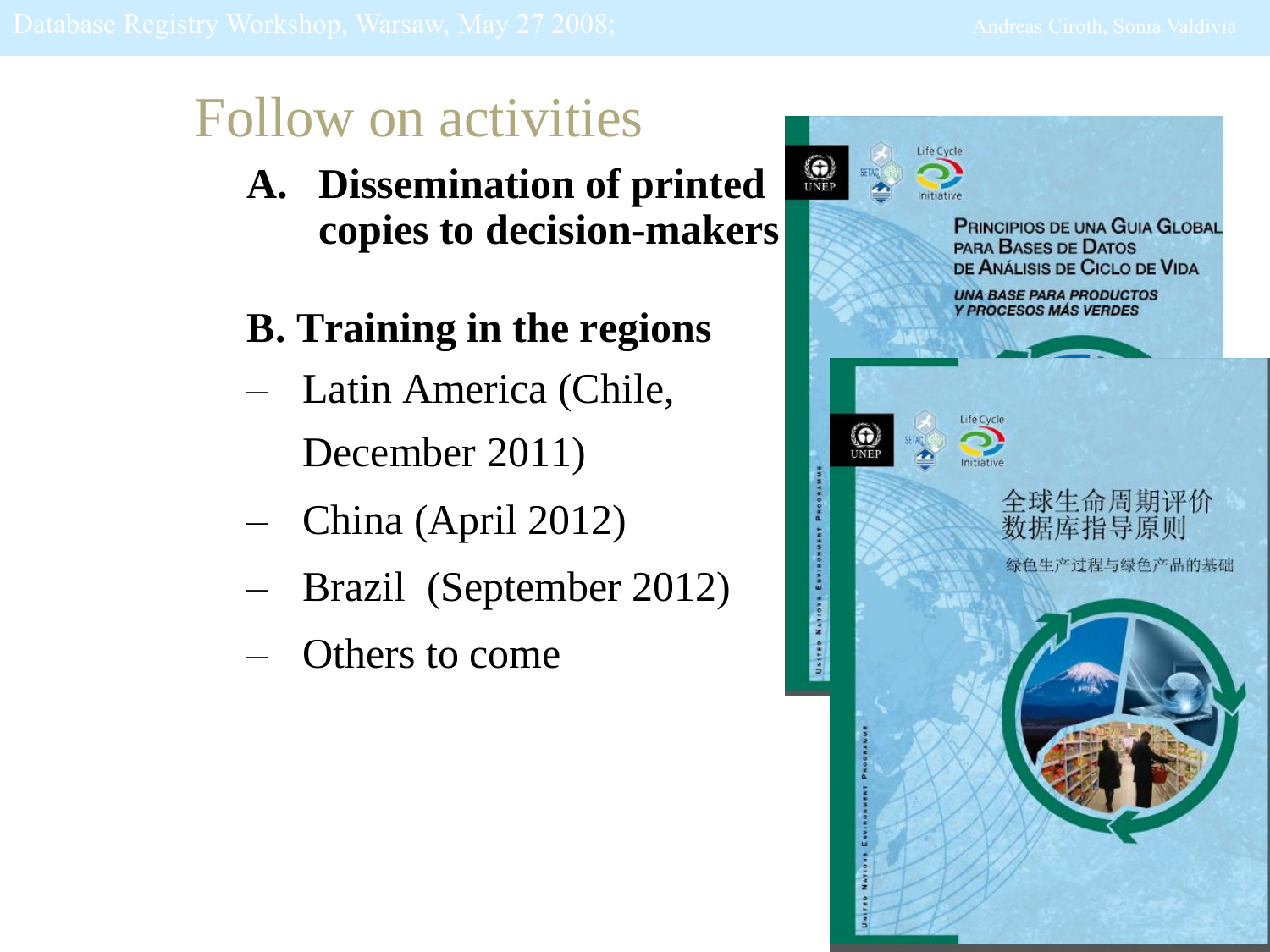### Get your copy now and work with us in disseminating it!

#### **Secretariat:**

– SCP Branch, UNEP DTIE, Paris

#### **http://lcinitiative.unep.fr**

#### **Email:**

- guido.sonnemann@unep.org
- bruce.vigon@setac.org

**Provide your business cards to receive a Printed copy!**